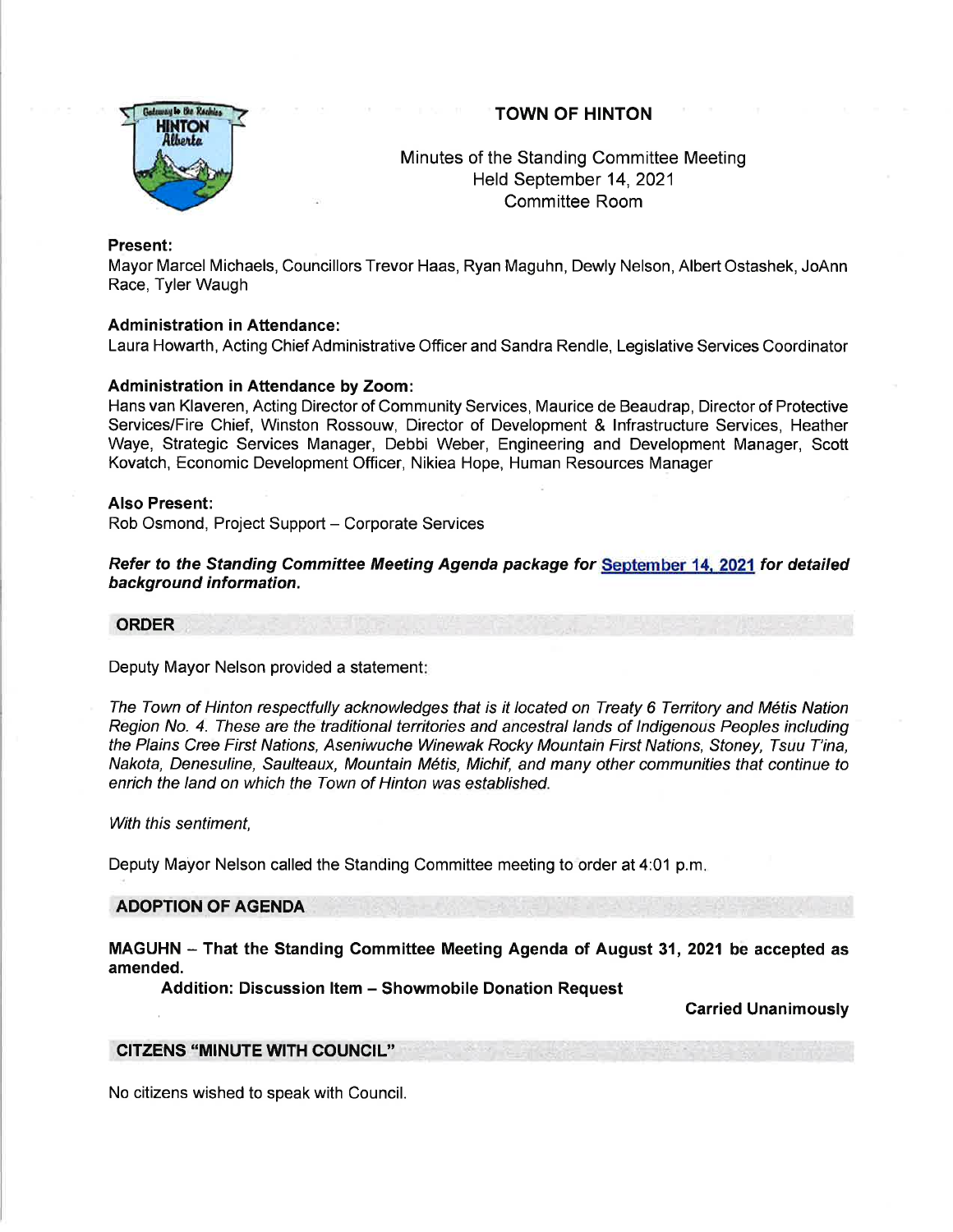# DELEGATIONS AND PRESENTATIONS

### 1. Hinton Historical Society - Ross Risvold and Madison Sharman

The presentation is included in the September 14, 2021 agenda package

MAGUHN - That Committee direct Administration to bring back an action item to the September 21,2021 Standing Committee Meeting including possible options for bridge funding the Hinton Historical Society allotment tor 2021.

H. Waye left the meeting 4:37 p.m.

## Carried Unanimously

#### BOARDS AND COMMITTEES OF COUNCIL REPORTING

1. Everqreens Foundation Capital Plan - Request for Support - Kristen Chambers. CAO

The presentation is included in the September 14, 2021 agenda package

MAGUHN - That Gommittee direct Administration to bring back a draft Letter of Support for the Evergreens Foundation and their Strategic Plan for developing Seniors Housing in Wildwood and Victor Lake to the October 5,2O21 Regular Meeting of Gouncil.

Carried Unanimously

### ACTION ITEMS

1. COVID -19 Resiliencv Support Proqram Grant Update

OSTASHEK - That Committee accept the COVID-I9 Resiliency Support Program Grant Update for information.

**Carried Unanimously** 

2. Non-Residential Tax lncentive Bvlaw No. <sup>1161</sup>

MICHAELS - That Committee direct Administration to add "or have made subsequent to January 1, 2021" to s. 4.1.4 of the Non-Residential Tax Incentive Bylaw No. 1161 and to bring back to the October 5, 2021 Regular Council Meeting for third reading.

**Carried Unanimously** 

S. Kovatch left the meeting at 6:00 p.m.

### DISCUSSION ITEMS

1. Showmobile Donation Request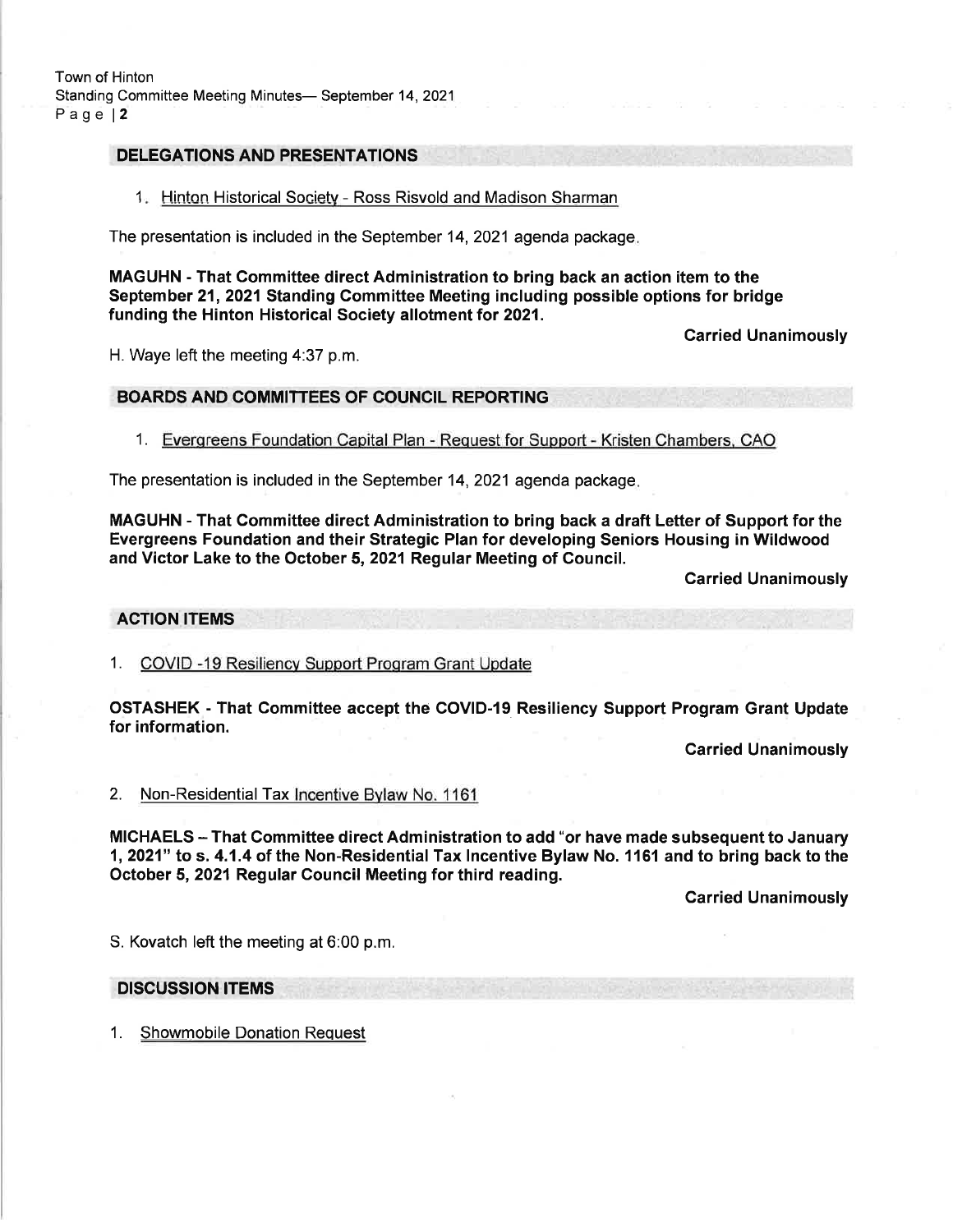Town of Hinton Standing Committee Meeting Minutes- September 14, 2021 Page | 3

> MICHAELS - That Gommittee direct Administration to bring the Showmobile Donation Request in the amount of \$650 to the Regular Meeting of Council on October 5,2O21and to be funded from the Council Donations Account.

> > Carried Unanimously

#### INFORMATION ITEMS

1. Council Orientation - 2022 Budqet Process

MICHAELS - That Committee accept the Council Orientation - 2022 Budget Process for information.

Carried Unanimously

R. Osmond left the meeting at 6:15 p.m

## REPORTING

- I Counci 1
	- Reporting a
	- Urgent Matters a
- 2. Chief Administrative Officer Status Report
	- . Reporting
	- . Status Report
- 3. Legislative Services Update

### cLosED sEssroN

MICHAELS – That the Standing Committee Meeting move to Closed Session at 6:16 p.m.<br>Carried Unanimously

M. de Beaudrap, W. Rossouw, H. van Klaveren, D. Weber, S. Rendle and C. Tenias Gil left the meeting at 6:16 p.m.

OSTASHEK - That the Standing Committee Meeting move out of Closed Session at 7:57 p.m. Carried Unanimously

MAGUHN - That Gommittee extend the Standing Gommittee Meeting past 8:00 p.m. Carried Unanimously

OSTASHEK - That Committee accepts the Breach of Privacy lnvestigation Summary Report for information.

Carried Unanimously

MAGUHN - That the Standing Committee Meeting move to Closed Session at 7:58 p.m. Carried Unanimously